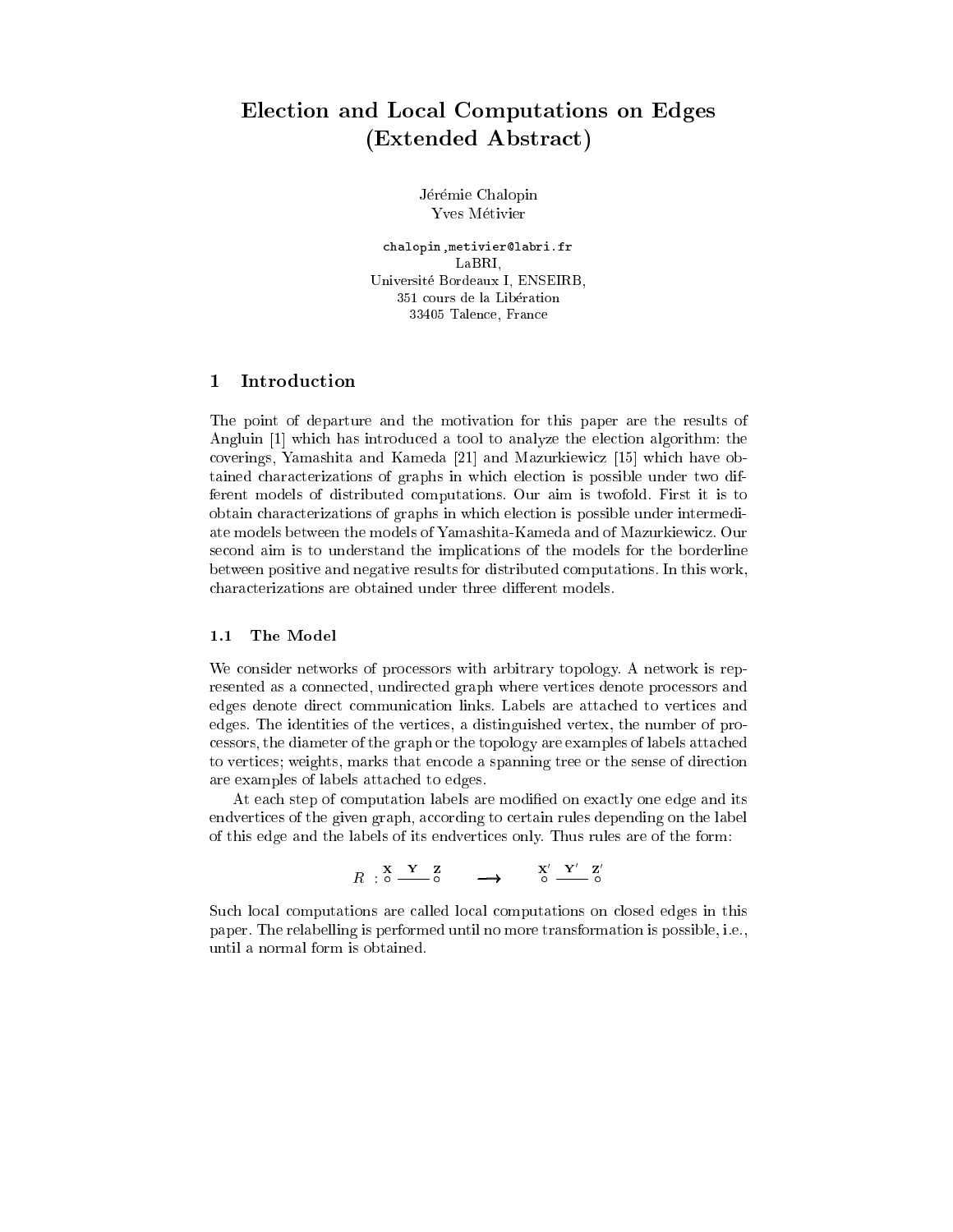#### $1.2$ The Election Problem

The election problem is one of the paradigms of the theory of distributed computing. It was first posed by LeLann [10]. Considering a network of processors, the election problem is to arrive at a configuration where exactly one processor is in the state *elected* and all other processors are in the state *non-elected*. The elected vertex is used to make decisions, to centralize or to broadcast some information.

Known Results about the Election Problem. Graphs where election is possible were already studied, the algorithms usually involved some particular knowledge and some particular basic computation steps. Solving the problem for different knowledge has been investigated for some particular cases (see  $[2, 3]$ )  $12,19$  for details) including : the network is known to be a tree, the network is known to be omplete, the network is known to be a grid or a torus, the nodes have different identification numbers, the network is known to be a ring and has a known prime number of verti
es. Chara
terizations of graphs where ele
tion is possible have been given under two models of omputations.

- In [21], Yamashita and Kameda consider the following asynchronous model. In each step, a vertex, depending on its current label, either changes its label, sends a message via one of its ports, or re
eives a message via a port. The topology of the graph is assumed to be known. They proved that, knowing the topology or the size of the network, there exists an ele
tion algorithm for  $G$  if and only if the symmetricity of  $G$  is equal to 1 (where the symmetricity depends on the number of labelled trees isomorph to a ertain tree asso
iated to G) ([21], Theorem 1 p. 75).
- In [15], Mazurkiewicz considers the following asynchronous model. In each step, labels are modified on a subgraph consisting of a node and its neighbours, according to certain rules depending on this subgraph only. He proves that, given a graph  $G$ , there exists an election algorithm for  $G$  if and only if  $G$  is minimal for the covering relation (a graph  $H$  is a covering of a graph K if there exists a surjective morphism  $\varphi$  from H onto K which maps bijectively the neighbours of any vertex v onto the neighbours of  $\varphi(v)$ ; a graph H is minimal if whenever H covers a graph  $K$  then H and K are isomorphic.).

# 1.3 The Main Results

We recall that at each step of computation, labels are modified on exactly two vertices linked by an edge and on this edge of the given graph, according to ertain rules depending on the labels of this edge and on the labels of the two vertices only. Under this hypothesis, we give a characterization of graphs for which there exists an election algorithm. More precisely, we prove that, given a simple graph  $G$  (graph without self-loop or multiple edges) there exists an election algorithm for  $G$  if and only if  $G$  is minimal for the covering relation. Where the notion of covering is a generalization of the previous one. First we onsider multigraphs: graphs having possibly multiple edges without self-loops.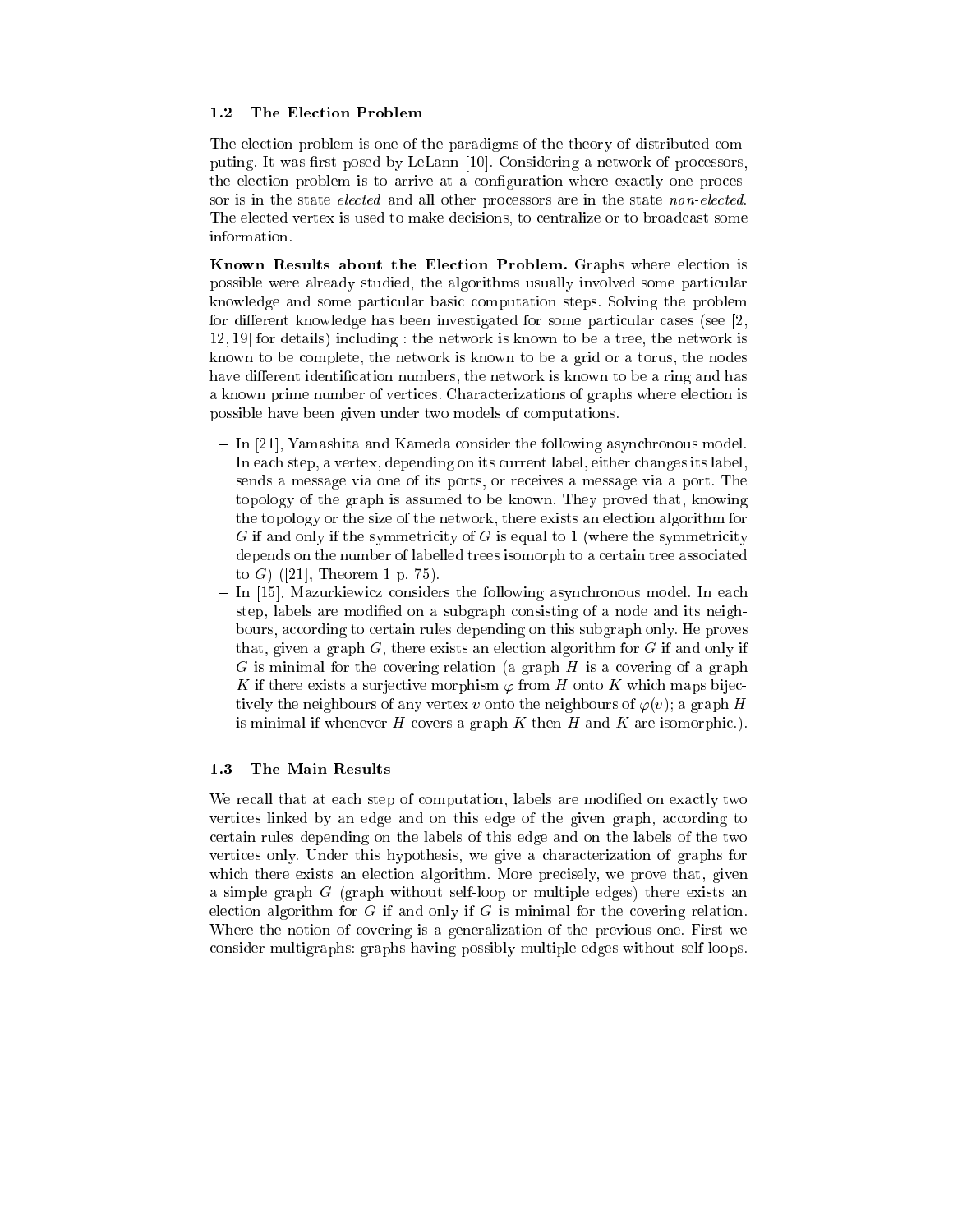For this class of graphs, a graph  $H$  is a covering of a graph  $K$  if there exists a surjective morphism  $\varphi$  from H onto K such that, for every vertex v, the restriction of  $\varphi$  to the set of edges incident to v is a bijection between this set of edges and the set of edges incident to  $\varphi(v)$ .

This condition is not equivalent to the condition of Mazurkiewicz. If we consider the ring with 4 vertices, denoted  $R_4$ , then it is minimal for the first notion of overing but it is not minimal for the generalization. Indeed, for the generalization it covers the graph  $H$  defined by 2 vertices having a double edge (see Fig.1).



**Fig. 1.** The graph  $R_4$  covers the graph H.

Thus there exists an election algorithm for  $R_4$  in the model of Mazurkiewicz and there does not exist an election algorithm for  $R_4$  in the model studied in this paper.

In fact, the Mazurkiewicz algorithm is a distributed enumeration algorithm: it is a distributed algorithm such that the result of any computation, in a graph  $G$ minimal for the overing relation, is a labelling of the verti
es that is a bije
tion from  $V(G)$  to  $\{1, 2, \ldots, |V(G)|\}$ . For a given graph G, the election problem and the enumeration problem with termination detection are equivalent in the model of Mazurkiewi
z; we prove that under the same hypothesis the two problems are also equivalent in the model studied in this paper. This property is no more true if we have no information on the graph like the size or the topology.

In the second part of this paper, we consider the following model of computation: at each step of computation labels are modified on exactly one edge and one endvertex of this edge of the given graph, according to certain rules depending on the label of this edge and the labels of its endvertices only (local omputations on open edges). Thus the form of the rules is:

$$
R : \begin{array}{cc} \mathbf{X} & \mathbf{Y} & \mathbf{Z} \\ \mathbf{0} & \mathbf{0} & \mathbf{0} \end{array} \longrightarrow \begin{array}{cc} \mathbf{X}' & \mathbf{Y}' & \mathbf{Z} \\ \mathbf{0} & \mathbf{0} & \mathbf{0} \end{array}
$$

We prove that this model is equivalent to the model studied in the first part by using a simulation algorithm. Thus we obtain also a hara
terization of graphs where election is possible. This result is not immediate: for example, using the first model, it is easy to give a name to each edge of a given graph such that for a given vertex  $v$ , all the edges incident to  $v$  have a different name; if we do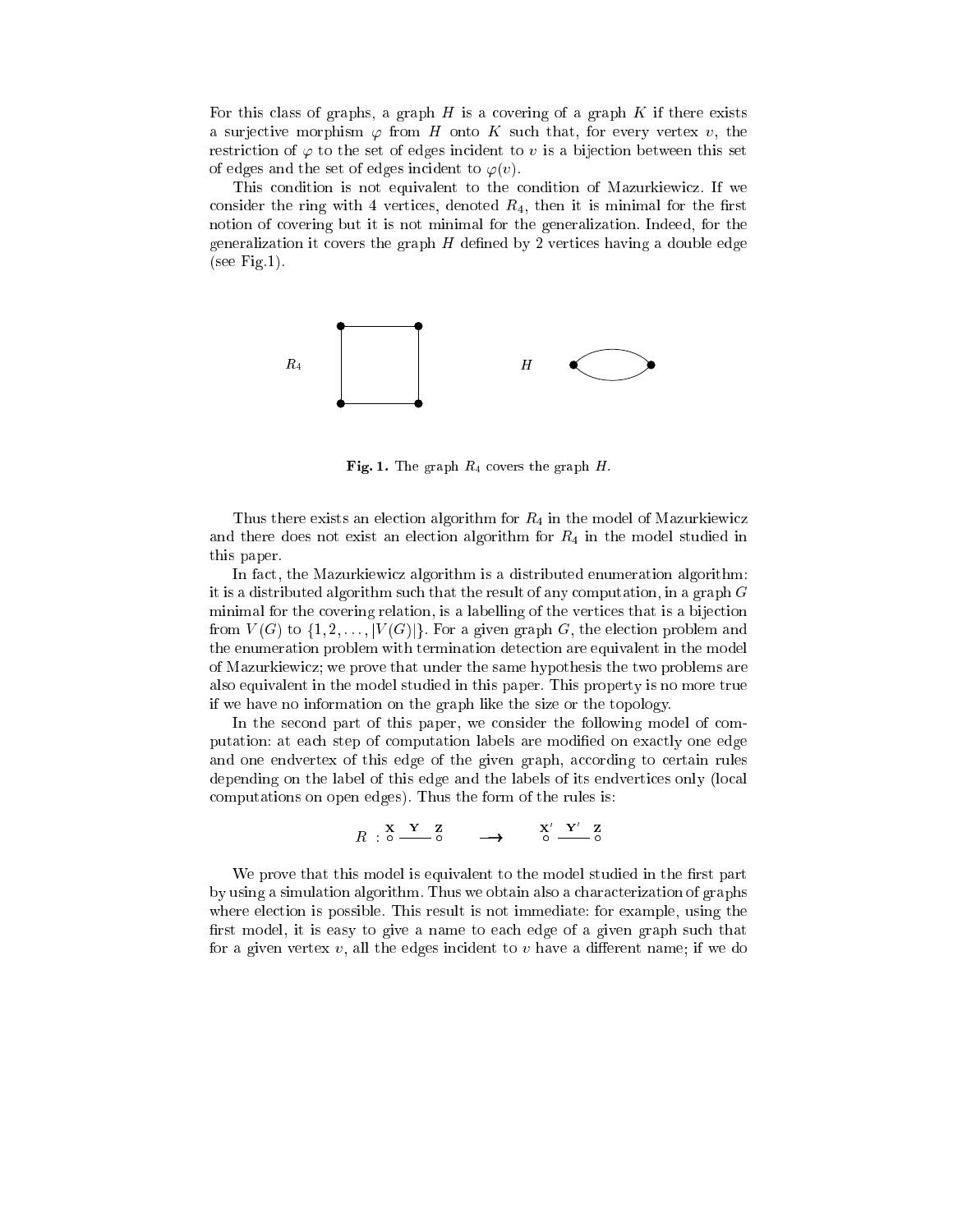not use the simulation algorithm this result is not trivial in the ontext of the second model. Finally, we extend the characterization concerning the election to the model where at each step of computation labels are modified on a subgraph consisting of a node and the incident edges, according to certain rules depending on the vertex, the in
ident edges and the endverti
es (lo
al omputations on open star graphs). The end of the paper proves that models using labels on edges are stri
tly stronger than models without labels on edges.

#### 1.4 Related Works and Results

In [21] the election problem is studied under other initial knowledges: the size of the graph, an upper bound of the number of verti
es; in some ases multigraphs are necessary. In addition of the works of  $[1, 15, 21, 22]$  and  $[20, 23]$ , one can cite the results of Boldi and Vigna who use directed graphs  $[4, 3, 5, 6]$ . They onsider dire
ted graphs oloured on their ar
s. Ea
h vertex hanges its state depending on its previous state and on the states of its in-neighbours; activation of pro
essors may be syn
hronous, asyn
hronous or interleaved. A generalization of overings, alled brations, is studied and properties whi
h found appli
ations in the distributed computing setting are emphasized. In  $[7, 16, 9, 8]$  the model of Mazurkiewicz is considered and a characterization of families of graphs in which election is possible is given; in  $[8]$  characterizations of recognizable classes of graphs by means of lo
al omputations are given.

# 2 Basi Notions and Notation

### 2.1 Graphs, Labelled Graphs and Coverings

The notations used here are essentially standard [18]. We consider finite, undirected, connected graphs without self-loop having possibly multiple edges. If  $G = (V(G), E(G),$  Ends) is a graph, then  $V(G)$  denotes the set of vertices,  $E(G)$ denotes the set of edges and Ends denotes a map assigning to every edge two vertices: its ends. Two vertices  $u$  and  $v$  are said to be adjacent or neighbours if there exists an edge e such that  $Ends(e) = \{u, v\}$ . In this paper, graphs may have several edges between the same two vertices; such edges are called multiple edges. A simple graph  $G = (V(G), E(G))$  is a graph with no self-loop or multiple edges:  $E(G)$  can be seen as a set of pairs of  $V(G)$ . Let e be an edge, if the vertex v belongs to Ends(e) then we say that e is incident to v. The set of all the edges of G incident with v is denoted  $I_G(v)$ . The set of neighbours of v in G, denoted  $N_G(v)$ , is the set of all vertices of G adjacent to v. For a vertex v, we denote by  $B_G(v)$  the ball of radius 1 with center v, that is the graph with vertices  $N_G(v) \cup \{v\}$  and edges  $I_G(v)$ . For an edge e, we denote  $A_G(e)$  the single edge graph  $(Ends(e), \{e\})$ ; we call closed edge an edge with the two endvertices, if we onsider the edge with only one endvertex it is an open edge.

Throughout the paper we will onsider graphs where verti
es and edges are labelled with labels from a recursive alphabet L. A graph labelled over L will be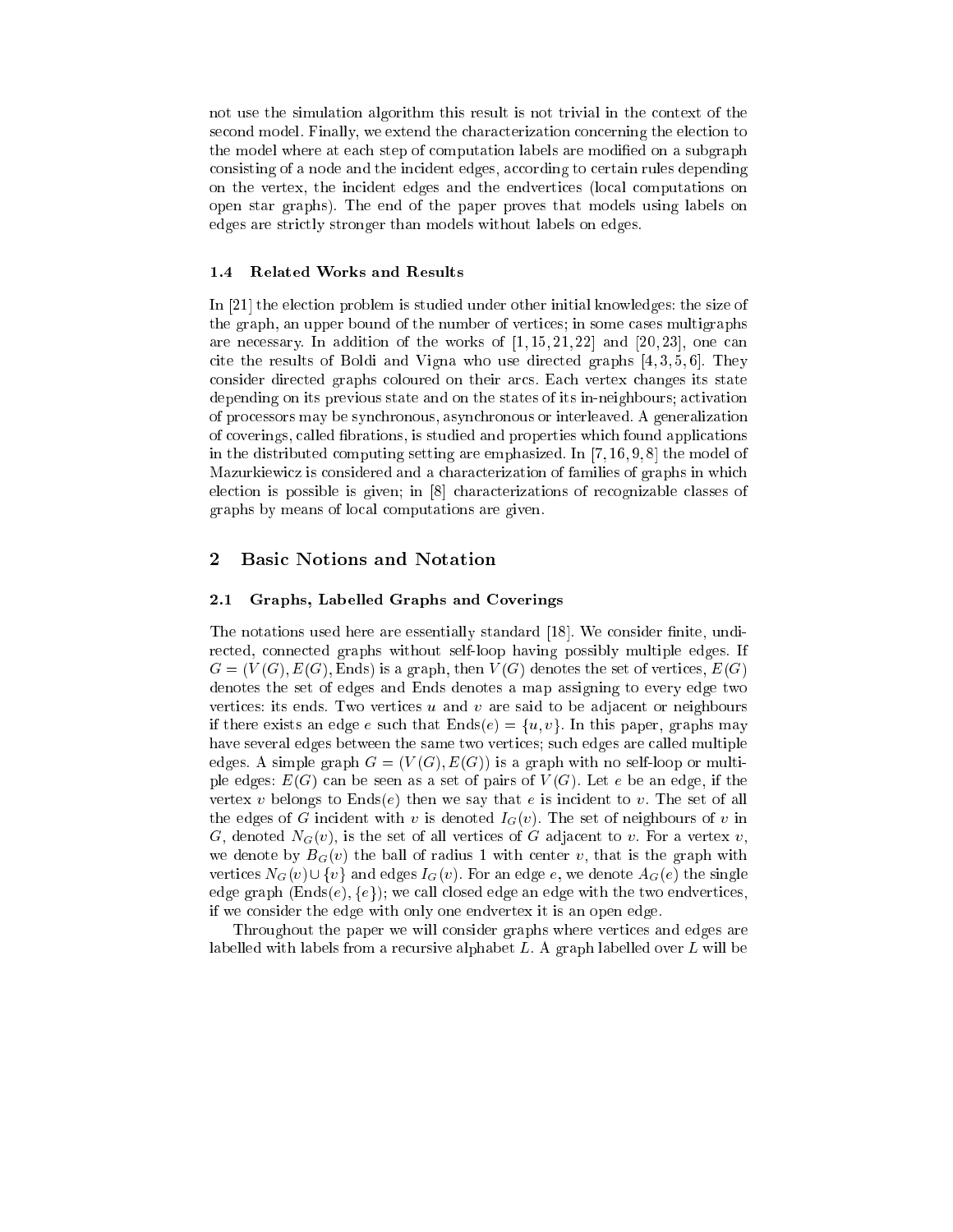denoted by  $(G, \lambda)$ , where G is a graph and  $\lambda: V(G) \cup E(G) \rightarrow L$  is the labelling function. The graph G is called the underlying graph and the mapping  $\lambda$  is a labelling of G. For a labelled graph  $(G, \lambda)$ ,  $lab((G, \lambda))$  is the set of labels that occur in  $(G, \lambda)$ . The class of labelled graphs over some fixed alphabet L will be denoted by  $\mathcal{G}_L$ . Let  $(G, \lambda)$  and  $(G', \lambda')$  be two labelled graphs. Then  $(G, \lambda)$  is a subgraph of  $(G', \lambda')$ , denoted by  $(G, \lambda) \subseteq (G', \lambda')$ , if G is a subgraph of G' and  $\lambda$  is the restriction of the labelling  $\lambda'$  to  $V(G) \cup E(G)$ .

Labelled graphs will be designated by bold letters like  $G, H, \ldots$  If  $G$  is a labelled graph, then G denotes the underlying graph.

### 2.2 Coverings

We say that a graph G is a covering of a graph H via  $\gamma$  if  $\gamma$  is a surjective homomorphism from G onto H such that for every vertex v of  $V(G)$  the restriction of  $\gamma$  to  $I_G(v)$  is a bijection onto  $I_H(\gamma(v))$ . The covering is proper if G and H are not isomorphi
.

The notion of overing extends to labelled graphs in an obvious way. The labelled graph  $(H, \lambda')$  is *covered* by  $(G, \lambda)$  via  $\gamma$ , if  $\gamma$  is a homomorphism from  $(G, \lambda)$  to  $(H, \lambda')$  such that for every vertex v of  $V(G)$  the restriction of  $\gamma$  to  $I_G(v)$ is a bijection onto  $I_H(\gamma(v))$ . Note that a graph covering is exactly a covering in the classical sense of algebraic topology, see  $[13]$ .

*Remark 1*. We use a different definition for coverings than Angluin's one. In fact, if we consider only simple graphs these two definitions are equivalent. For Angluin,  $(H, \lambda')$  is covered by  $(G, \lambda)$  via  $\gamma$ , if  $\gamma$  is a homomorphism from  $(G, \lambda)$ to  $(H, \lambda')$  such that for every vertex v of  $V(G)$  the restriction of  $\gamma$  to  $N_G(v)$  is a bijection onto  $N_H(\gamma(v))$ . Given a simple graph G, for each vertex  $u \in V(G)$ , there is a natural bijection between  $I_G(u)$  and  $N_G(u)$  and therefore it is easy to see the equivalence.

We work with graphs that can have multiple edges and in this case the two definitions are not equivalent. Consider the graphs  $G$  and  $H$  from Fig. 2, if we consider the morphism  $\varphi$  defined from G to H by the letters  $a, b, \alpha, \beta$ , we easily see that  $G$  is a covering of  $H$ . But if we use Angluin's definition of covering,  $G$  is not a covering of H since for each  $u \in G$ ,  $|N_G(u)| = 2$ , whereas for each  $v \in H$ ,  $|N_H(v)| = 1.$ 

A graph **G** is called *minimal* if every covering from **G** to some **H** is a bijection. A simple graph G is called S-minimal if every covering G to some simple graph **H** is a bijection. The graphs  $G'$  and H from Fig. 2 are minimal graphs, whereas G is a proper covering of H and therefore G is not minimal. Moreover, G or  $G'$ are not a proper covering of any simple graph: G and  $G'$  are S-minimal.

We have the following basic property of coverings [17]:

**Lemma 1.** For every covering  $\gamma$  from G to H there exists an integer q such that card $(\gamma^{-1}(v)) = q$ , for all  $v \in V(H)$ .

The integer  $q$  in the previous lemma is called the number of *sheets* of the covering. We also refer to  $\gamma$  as a *q*-sheeted covering.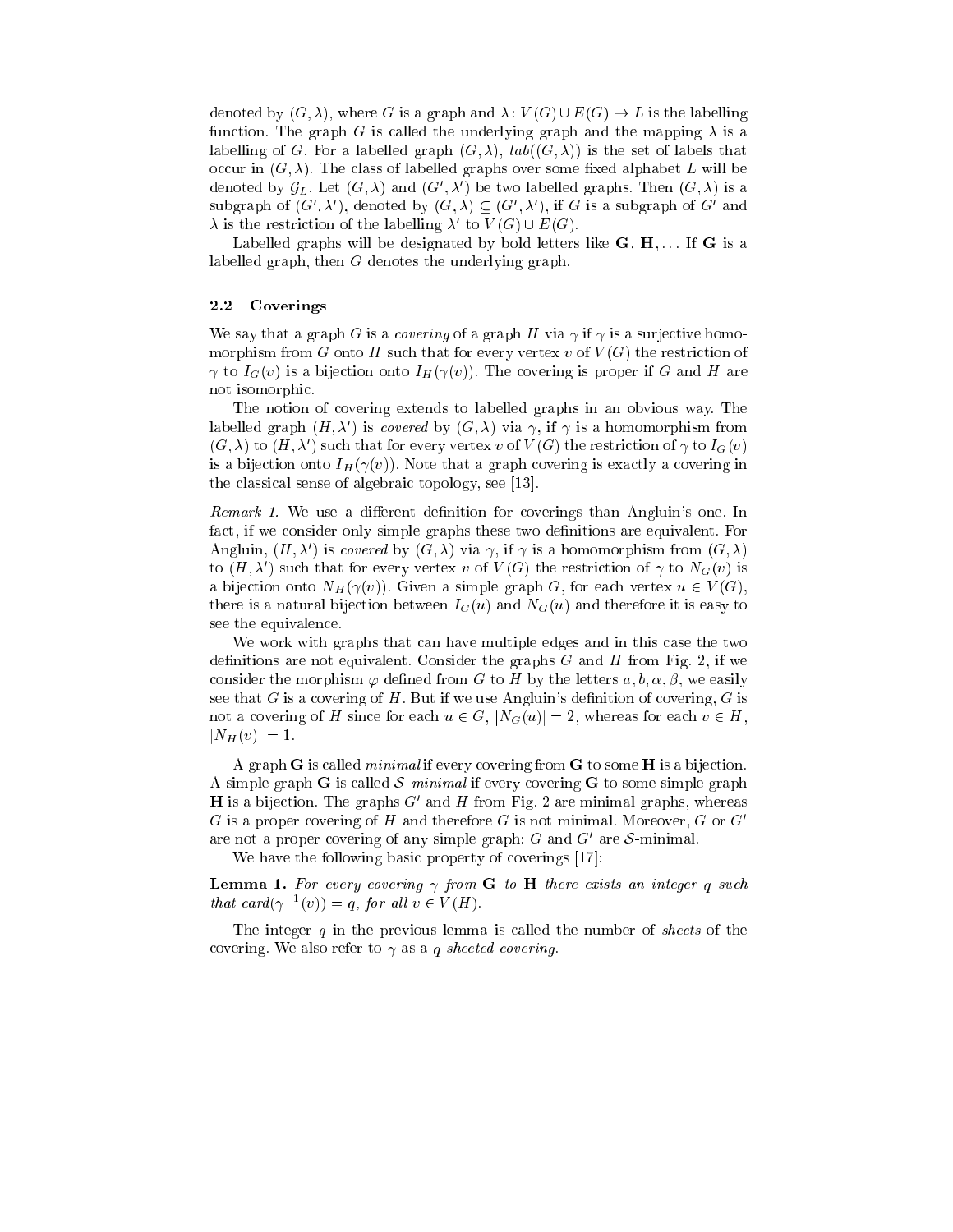

Fig. 2. First Examples.

**Lemma 2.** Let G be a covering of H via  $\gamma$  and let  $e_1, e_2 \in E(G)$  be such that  $e_1 \neq e_2$ . If  $\gamma(e_1) = \gamma(e_2)$  then  $A_G(e_1) \cap A_G(e_2) = \emptyset$ , i.e., Ends $(e_1) \cap$  $Ends(e_2) = \emptyset.$ 

# 3 Lo
al Computations on Closed Edges

In this section we give the definition of local computations on closed edges and their relation with overings. They model networks of pro
essors of arbitrary topology. The network is represented as a connected, undirected graph where verti
es denote pro
essors and edges denote dire
t ommuni
ation links. Labels (or states) are atta
hed to verti
es and edges. Lo
al omputations as onsidered here can be described in the following general framework. Let  $\mathcal{G}_L$  be the class of L-labelled graphs and let  $\mathcal{R} \subset \mathcal{G}_L \times \mathcal{G}_L$  be a binary relation on  $\mathcal{G}_L$ . Then  $R$  is called a *graph rewriting relation*. We assume that  $R$  is closed under isomorphism, i.e., if G  $\kappa$  G and  $\mathbf{H} \simeq \mathbf{G}$  then  $\mathbf{H} \kappa$  H for some labelled graph  $H' \simeq G'$ . In the remainder of the paper  $K^*$  stands for the reflexivetransitive closure of  $\mathcal R$ . The labelled graph G is  $\mathcal R$ -irreducible (or just irreducible if  $\kappa$  is fixed) if there is no G such that G  $\kappa$  G . For G  $\in$   $\mathcal{G}_L,$ Irred<sub>R</sub>(G) denotes the set of R-irreducible graphs obtained from G using R, i.e., Irred $_{\mathcal{R}}(G) = \{ H \mid G \mathcal{R}^* H \text{ and } H \text{ is } \mathcal{R}\text{-irreducible}\}.$ 

Denition 1. Let <sup>R</sup> GL - GL be <sup>a</sup> graph rewriting relation.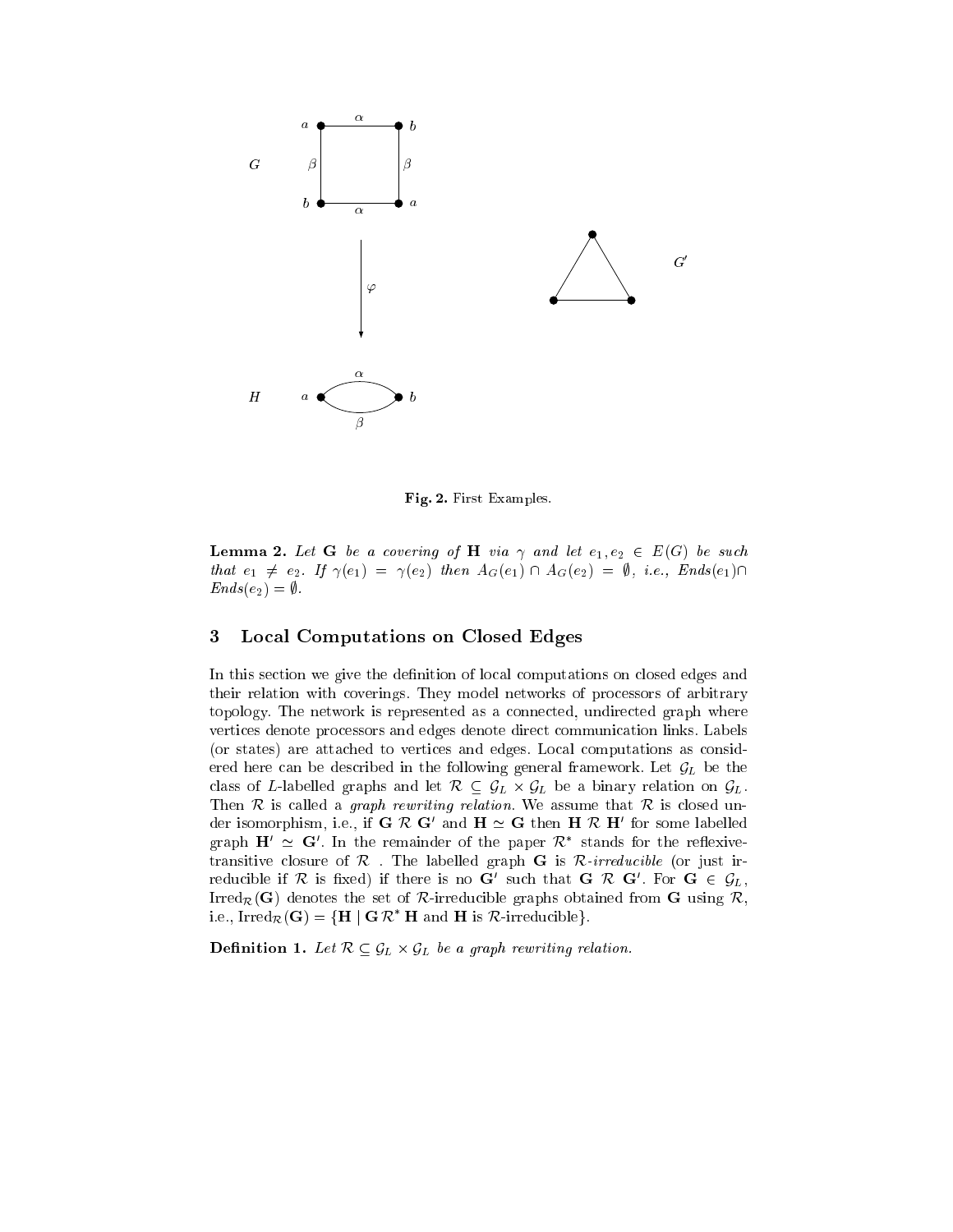1. <sup>R</sup> is <sup>a</sup> relabelling relation if whenever two label led graphs are in relation then the underlying graphs are equal, i.e.:

 $G \mathcal{R}$  H implies that  $G = H$ .

2. <sup>R</sup> is lo
al on losed edges if it an only modify an edge and its endverti
es, i.e.,  $(G, \lambda) \mathrel{{\mathcal R}}(G, \lambda')$  implies that there exists an edge  $e \in E(G)$  such that

$$
\lambda(x) = \lambda'(x) \text{ for every } x \notin \text{Ends}(e) \cup \{e\}.
$$

The labelled single edge graph  $(A_G(e), \lambda)$  is a support of the relabelling relation.

The next definition states that a local relabelling relation  $\mathcal R$  is locally generated on losed edges if the appli
ability of any relabelling depends only on the single edge subgraphs.

**Definition 2.** Let  $\mathcal{R}$  be a relabelling relation. Then  $\mathcal{R}$  is locally generated on losed edges if it is lo
al on losed edges and the fol lowing is satised: For al l labelled graphs  $(G, \lambda)$ ,  $(G, \lambda')$ ,  $(H, \eta)$ ,  $(H, \eta')$  and all edges  $e \in E(G)$ ,  $f \in E(H)$ such that the  $A_G(e)$  and  $A_H(f)$  are isomorphic via  $\varphi: V(A_G(e))\cup E(A_G(e)) \longrightarrow$  $V(A_H(f)) \cup E(A_H(f))$ , the following three conditions:

\n- 1. 
$$
\lambda(x) = \eta(\varphi(x))
$$
 and  $\lambda'(x) = \eta'(\varphi(x))$  for all  $x \in V(A_G(e)) \cup E(A_G(e))$
\n- 2.  $\lambda(x) = \lambda'(x)$ , for all  $x \notin V(A_G(e)) \cup E(A_G(e))$
\n- 3.  $\eta(x) = \eta'(x)$ , for all  $x \notin V(A_H(f)) \cup E(A_H(f))$
\n

imply that  $(G, \lambda) \mathcal{R} (G, \lambda')$  if and only if  $(H, \eta) \mathcal{R} (H, \eta')$ .

By definition, local computations on closed edges on graphs are computations on graphs orresponding to lo
ally generated relabelling relations on losed edges.

We now present the fundamental lemma connecting coverings and locally generated relabelling relations on closed edges  $[1]$ . It states that, whenever **G** is a covering of  $H$ , every relabelling step in  $H$  can be lifted to a relabelling sequence in G, which is compatible with the covering relation.

**Lemma 3 (Lifting Lemma).** Let  $R$  be a locally generated relabelling relation on closed edges and let  $G$  be a covering of  $H$  via  $\gamma$ . If  $H$   $\mathcal{R}^+$   $H^+$  then there exists G such that G  $\kappa$  G and G is a covering of H via  $\gamma$ .

# 4 Ele
tion and Enumeration

The main result of this part is that for every graph  $G$ , there exists an election algorithm using lo
al omputations on losed edges on G if and only if there exists an enumeration algorithm with termination detection using local computations on losed edges on G.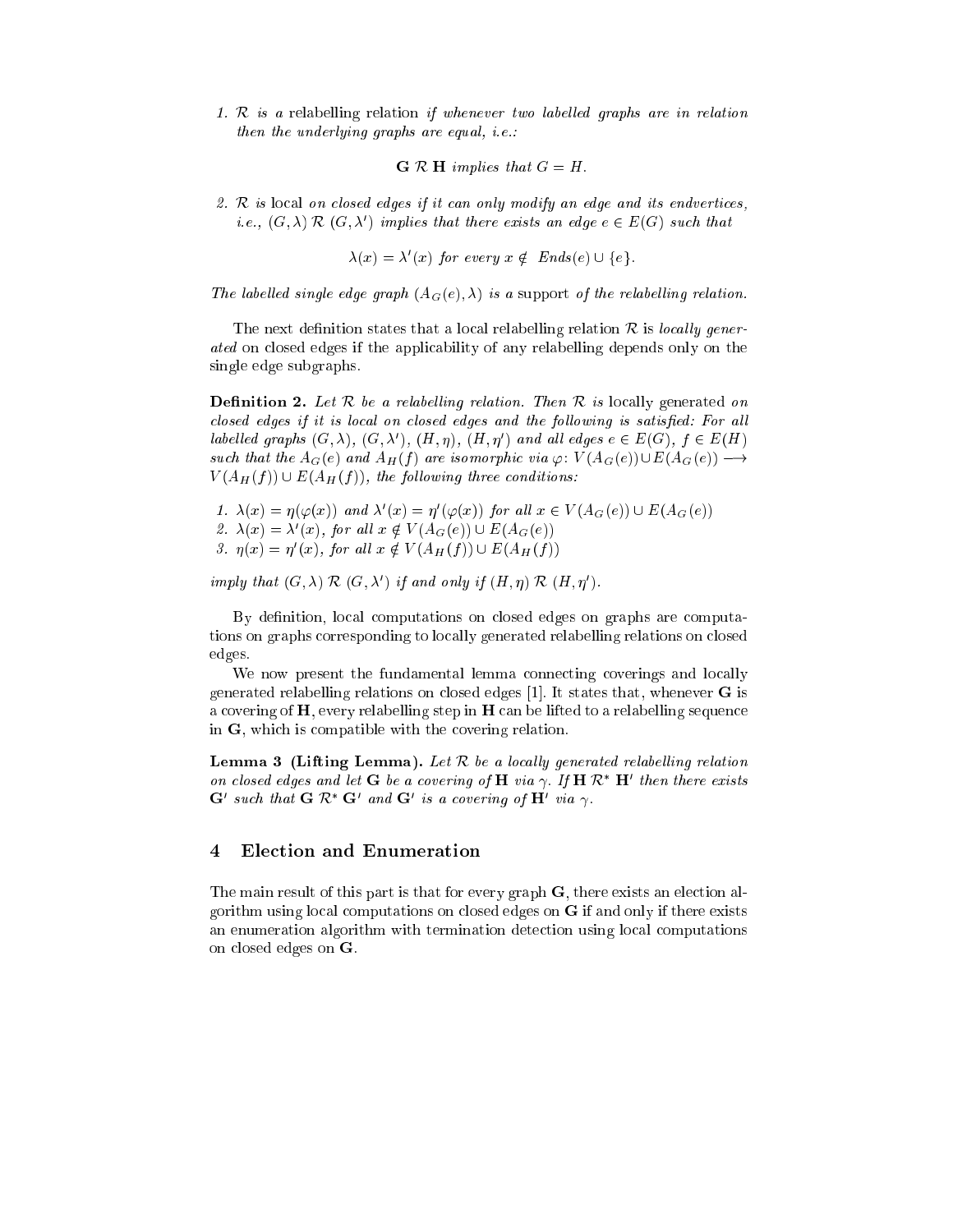### 4.1 Definitions

A distributed ele
tion algorithm on a graph G is a distributed algorithm su
h that the result of any computation is a labelling of the vertices such that exactly one vertex has the label *elected* and all other vertices have the label *non-elected*. The labels *elected* and *non-elected* are terminal, i.e., when they appear on a vertex they remain until the end of the omputation. A distributed enumeration algorithm on a graph G is a distributed algorithm su
h that the result of any computation is a labelling of the vertices that is a bijection from  $V(G)$  to  $\{1, 2, \ldots, |V(G)|\}$ . It is easy to see that if we have an enumeration algorithm on a graph G where verti
es an dete
t whether the algorithm has terminated, we have an election algorithm on **G** by electing the vertex labelled by 1.

#### 4.2 Impossibility results

Using the same method as in the Lifting Lemma  $[1]$ , we obtain:

**Proposition 1.** Let  $G$  be a labelled graph which is not minimal, there is no ensures are end and generation for the G.

Consequently, there is no election algorithm for a graph **, if**  $**G**$  **is not minimal.** Otherwise, we could find an enumeration algorithm for  $G$ , as it will be shown in the next se
tion. Furthermore, we an prove that:

**Proposition 2.** Given a graph  $G$ , there is an algorithm using local computations on losed edges that solves the ele
tion problem on G if and only if there is an algorithm using lo
al omputations on losed edges that solves the enumeration problem with detection termination on G.T

# 5 An Enumeration Algorithm

In this section, we describe an algorithm  $M$  using local computations on closed edges that solve the enumeration problem on a minimal graph G. This algorithm uses some ideas developed in  $[15]$ . Each vertex v attempts to get its own number between 1 and  $|V(G)|$ . A vertex chooses a number and broadcasts it with its label and its labelled neighbourhood all over the network. If a vertex u dis
overs the existence of another vertex  $v$  with the same number, then it compares its *local view*, i.e., the labels and numbers of its neighbours, with the local view of  $v$ . If the label of  $u$  or the local view of  $u$  is "weaker", then  $u$  chooses another number and broad
asts it again with its lo
al view. At the end of the omputation, every vertex will have a unique number if the graph is overing-minimal.

#### 5.1 Labels

Let  $\mathbf{G} = (G, \lambda)$  and consider a vertex  $v_0 \in G$ , and the set  $\{e_1, \ldots, e_d\}$  of edges that are incident to  $v_0$ .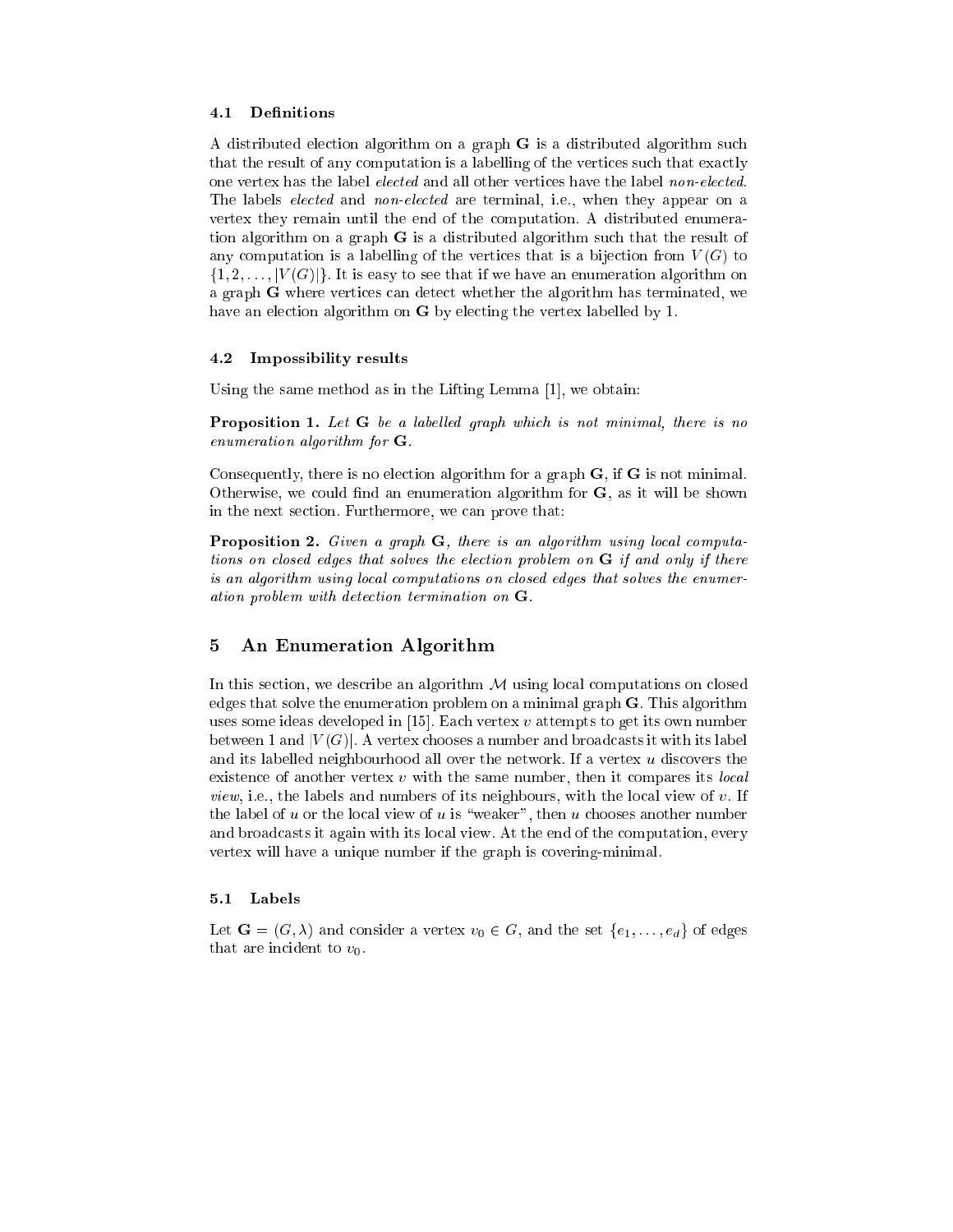For each edge  $e \in E(G)$  such that  $Ends(e) = \{v_1, v_2\}$ , a number  $p(e)$  will be associated to e such that for each  $e' \in I_G(v_1) \cup I_G(v_2)$ ,  $p(e) \neq p(e')$ . The label of an edge e is the pair  $(\lambda(e), p(e))$  and the initial labelling is  $(\lambda(e), 0)$ .

For each vertex  $v \in V(G)$ , the label of v is the pair  $(\lambda(v), c(v))$  where  $c(v)$ is a triple  $(n(v), N(v), M(v))$  representing the following information obtained during the computation (formal definitions are given below):

- $n(v) \in \mathbb{N}$  is the *number* of the vertex v computed by the algorithm;
- $N(v) \in \mathcal{N}$  is the *local view* of v, and it is a set defined by:

 $\{(p(e), \lambda(e), n(v'), \lambda(v')) \mid e \in I_G(v), \text{ Ends}(e) = \{v, v'\} \text{ and } p(e) \neq 0\};$ 

 ${-} M(v) \subseteq L \times \mathbb{N} \times \mathcal{N}$  is the mailbox of v and contains the whole information received by v at any step of the computation.

The initial labelling of any vertex v is  $(\lambda(v), (0, \emptyset, \emptyset))$ .

#### 5.2 An Order on Lo
al Views

The fundamental property of the algorithm is based on a total order on local views, as defined in  $[15]$ , such that the local view of any vertex cannot decrease during the omputation. We assume for the rest of this paper that the set of labels L is totally ordered by  $\lt_L$ . Consider a vertex v such that the local view  $N(v)$  is the set  $\{(p(e_1), \lambda(e_1), n(v_1), \lambda(v_1)), (p(e_2), \lambda(e_2), n(v_2), \lambda(v_2)), \ldots,$  $(p(e_d), \lambda(e_d), n(v_d), \lambda(v_d))$ , we assume that:

- ${p(e_1) \geq p(e_2) \geq ... \geq p(e_d)},$
- ${} \text{ if } p(e_i) = p(e_{i+1}) \text{ then } \lambda(e_i) \geq L \lambda(e_{i+1}),$
- ${} -$  if  $p(e_i) = p(e_{i+1})$  and  $\lambda(e_i) = \lambda(e_{i+1})$  then  $n(v_i) \ge n(v_{i+1})$
- ${\rm tr} \left[ p(e_i) = p(e_{i+1}), \ \lambda(e_i) = \lambda(e_{i+1}) \ \text{and} \ n(v_i) = n(v_{i+1}) \ \text{then} \ \lambda(v_i) \geq L$  $\lambda(v_{i+1})$ .

Let  $\mathcal{N}_>$  be the set of all such ordered tuples. We define a total order  $\prec$  on  $\mathcal{N}_>$ by comparing the numbers, then the vertex labels and finally the edge labels. Formally, for two elements

$$
((p_1, e_1, n_1, l_1), ..., (p_d, e_d, n_d, l_d))
$$
 and  $((p'_1, e'_1, n'_1, l'_1), ..., (p'_{d'}, e'_{d'}, n'_{d'}, l'_{d'})$ 

of  $\mathcal{N}_{>}$  we define

$$
((p_1, e_1, n_1, l_1), ..., (p_d, e_d, n_d, l_d)) \prec ((p'_1, e'_1, n'_1, l'_1), ..., (p'_{d'}, e'_{d'}, n'_{d'}, l'_{d'})
$$

if there exists i such that  $(p_1, e_1, n_1, l_1) = (p'_1, e'_1, n'_1, l'_1), \ldots, (p_{i-1}, e_{i-1}, n_{i-1}, l_{i-1}) =$  $(p'_{i-1}, e'_{i-1}, n'_{i-1}, l'_{i-1})$  and such that one of the following holds

- 1.  $p_i < p'_i$ ,
- 2.  $p_i = p'_i$  and  $e_i < e'_i$ ,
- 
- 3.  $p_i = p_i^i$ ,  $e_i = e_i^i$  and  $n_i < n_i^i$ ,<br>
4.  $p_i = p_i^i$ ,  $e_i = e_i^i$  and  $n_i = n_i^i$  and  $l_i = l_i^i$ ,
- 5.  $i = d + 1$  and  $d < d'$ .

If  $N(u) \prec N(v)$ , then we say that the local view  $N(v)$  of v is stronger than the one of u and that  $N(u)$  is weaker than  $N(v)$ . The order  $\prec$  is a total order on  $\mathcal{N} = \mathcal{N}_> \cup \{\emptyset\}$ , with, by definition,  $\emptyset \prec N$  for every  $N \in \mathcal{N}_>$ .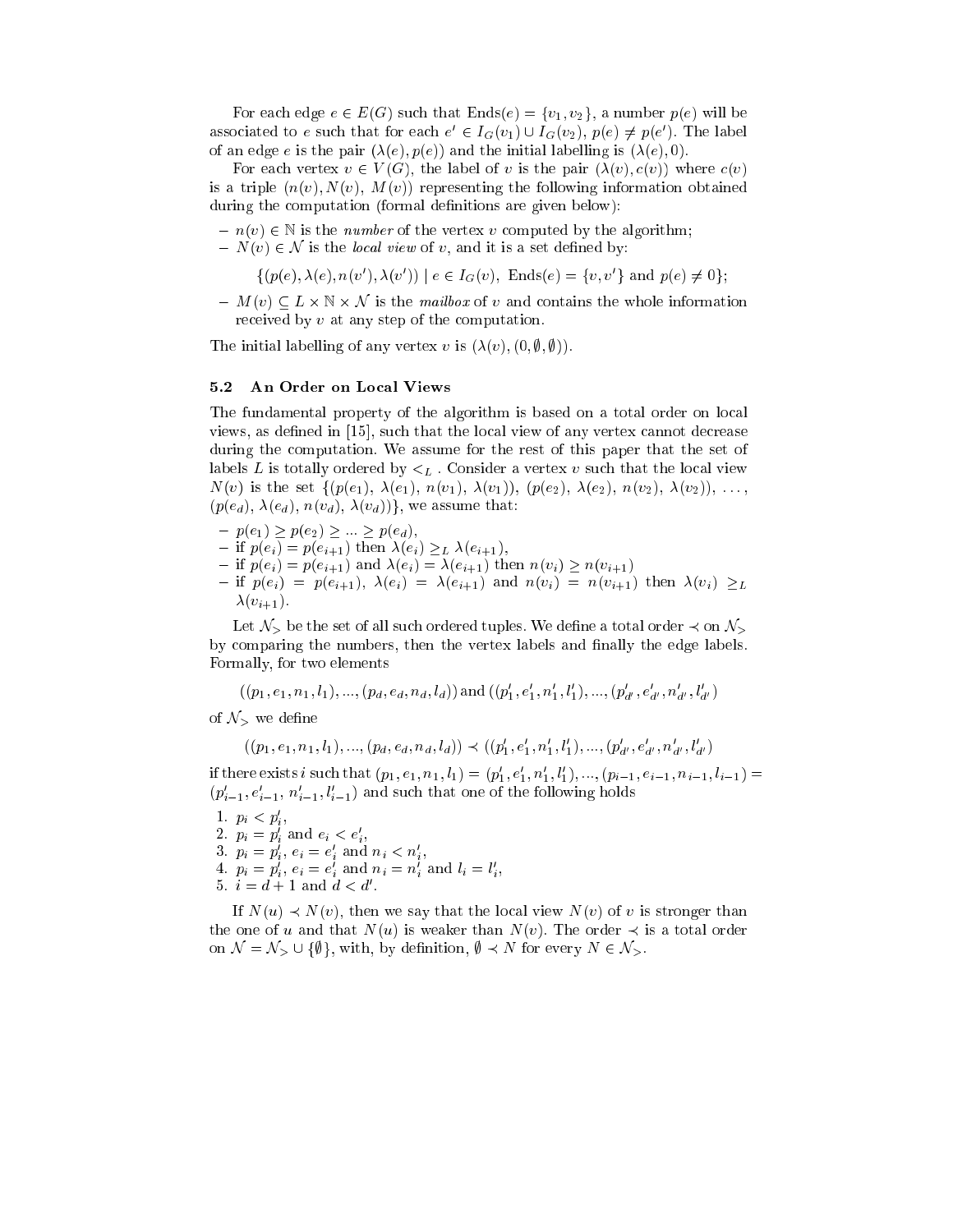#### 5.3 Relabelling Rules

We now describe the five relabelling rules; the rules  $\mathcal{M}_2$  and  $\mathcal{M}_3$  are very close from the rules of the Mazurkiewicz algorithm. The first rule gives a name to each edge : two neignbours  $v$  and  $v$  -incldent to a common edge  $e$  such that  $p(e) = 0$ choose a value for  $p(e)$  such that each node does not have two incident edges with the same label. This rule can only be applied once to each edge, since once an edge  $e$  has a number  $p(e)$ , this number does not change any more.

$$
\begin{array}{ccc}\nM_1: & & (l_1, (n_1, N_1, M_1)) & (l_e, 0) & (l_2, (n_2, N_2, M_2)) \\
 & \circ & \downarrow & \\
(l_1, (n_1, N'_1, M'_1)) & \downarrow & (l_2, (n_2, N'_2, M'_2)) \\
 & \circ & \downarrow & \\
 & (l_2, (n_2, N'_2, M'_2)) & \end{array}
$$

with 
$$
p = 1 + \max\{p'; (p', l'_e, n', l') \in N_1 \cup N_2\}
$$
  
\n $N'_1 = N'_1 \cup \{(p, l_e, 0, l_2)\}$   
\n $N'_2 = N'_2 \cup \{(p, l_e, 0, l_1)\}$   
\n $M'_1 = M_1 \cup \{(l_1, n_1, N'_1)\}$   
\n $M'_2 = M_2 \cup \{(l_2, n_2, N'_2)\}$ 

The second rule enables two neighbours  $v$  and  $v^{\prime}$  having different mailboxes to share the information they have about the labels present in the graphs.

$$
\mathcal{M}_2: \n(l_1, (n_1, N_1, M_1)) \n\begin{array}{c}\n(l_e, p) & (l_2, (n_2, N_2, M_2)) \\
0 & \downarrow \n\end{array}
$$
\n
$$
(l_1, (n_1, N_1, M')) \n\begin{array}{c}\n\downarrow \\
(l_e, p) & (l_2, (n_2, N_2, M'))\n\end{array}
$$

if 
$$
p > 0
$$
 and  $M_1 \neq M_2$   
with  $M' = M_1 \cup M_2$ 

The third rule enables a vertex v to change its number if  $n(v) = 0$  or if there exists a vertex  $v$  such that  $n(v) = n(v')$  and  $v$  has a weaker local view than  $v'$ .

 $\mathcal{M}_3$  $(l, (n, N, M))$  $(N, M))$   $\longrightarrow$   $(l, (k, N, M'))$ if  $n = 0$  or  $\exists (n, l_0, N_0) \in M$  such that  $l \leq L l_0$  or  $l = l_0$  and  $N \leq N_0$ with  $k = 1 + \max\{n_1; (l_1, n_1, N_1) \in M\}$  $M' = M \cup \{ (l, k, N) \}$ 

The fourth rule enables a node having a neighbour with exa
tly the same label to change its number. If this rule can be applied, it means that the two verti
es have never ex
hange their number along this edge.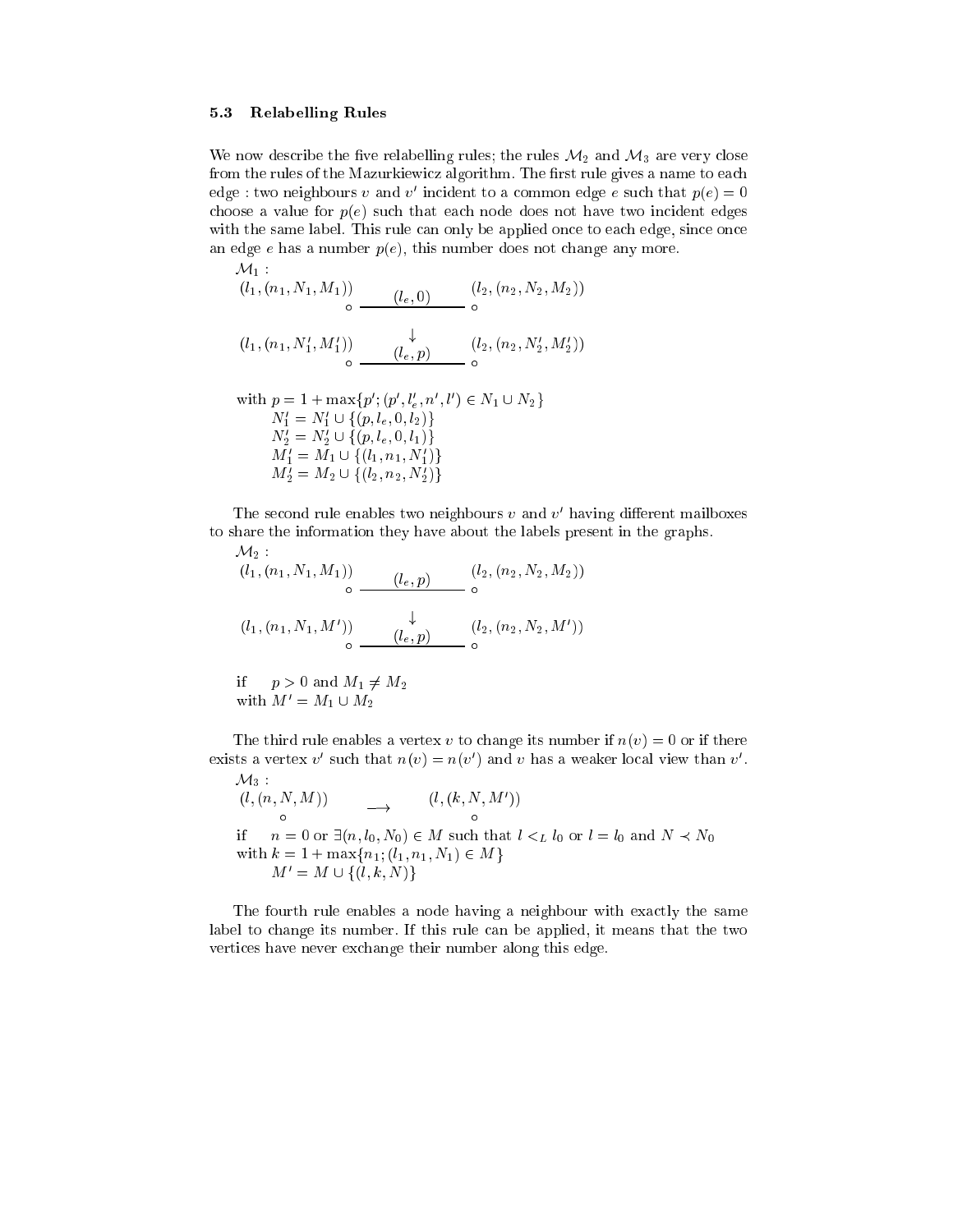$$
\mathcal{M}_4: (l, (n, N, M)) \circ (l_e, p) \qquad (l, (n, N, M))
$$
  

$$
(l, (k, N_1, M')) \qquad \downarrow \qquad (l, (n, N_2, M'))
$$
  

$$
\circ \qquad \qquad (l_e, p) \qquad (l, (n, N_2, M'))
$$

it 
$$
p > 0
$$
 and  $n > 0$   
with  $k = 1 + \max\{n_1; (l_1, n_1, N_1) \in M\}$   
 $N_1 = N \setminus \{(p, l_e, 0, l)\} \cup \{(p, l_e, n, l)\}$   
 $N_2 = N \setminus \{(p, l_e, 0, l)\} \cup \{(p, l_e, k, l)\}$   
 $M' = M \cup \{(l, k, N_1), (l, n, N_2)\}$ 

The fifth rule enables a vertex  $v$  to get information about the number of a neignbour  $v$ , either because  $v$  has no information about  $n(v)$ , or because  $n(v)$ nas changed since  $v$  got information about  $n(v)$ .  $M_{\pi}$ .

$$
(l_1, (n_1, N_1, M)) \n\begin{array}{c}\n(l_e, p) & (l_2, (n_2, N_2, M)) \\
\circ & \downarrow \\
(l_1, (n_1, N'_1, M')) & \downarrow \\
\circ & (l_e, p) & \circ \\
\end{array}
$$

if 
$$
p > 0, n_1 > 0, n_2 > 0, n_1 \neq n_2
$$
  
\n $(p, l_e, i, l_2) \in N_1, (p, l_e, j, l_1) \in N_2$   
\nand  $i \neq n_2$  or  $j \neq n_1$   
\nwith  $N'_1 = N_1 \setminus \{(p, l_e, i, l_2)\} \cup \{(p, l_e, n_2, l_2)\}$   
\n $N'_2 = N_2 \setminus \{(p, l_e, j, l_1)\} \cup \{(p, l_e, n_1, l_1)\}$   
\n $M' = M \cup \{(l_1, n_1, N'_1), (l_2, n_2, N'_2)\}$ 

For each run of this algorithm on a minimal graph G each vertex has a unique number. Finally:

Theorem 1. For every graph G, there exists an enumeration algorithm with termination algorithm on algorithm on G and algorithm on G and algorithm on G using local algorithm tations on losed edges if and only if G is <sup>a</sup> minimal graph.

## 6 Two other Models of Lo
al Computations

We consider now a different kind of local computations: we still consider locally generated relabelling relations, but during a relabelling step, the label of only one vertex and an incident edge can be modified, i.e., the form of the rules is :

$$
R : \begin{array}{cc} X & Y & Z \\ 0 & \xrightarrow{\phantom{aa}} 0 \end{array} \longrightarrow \begin{array}{cc} X' & Y' & Z \\ 0 & \xrightarrow{\phantom{aa}} 0 \end{array}
$$

To make a distin
tion between this model and the former one, we will say that model describe local computations on open edges. Since local computations on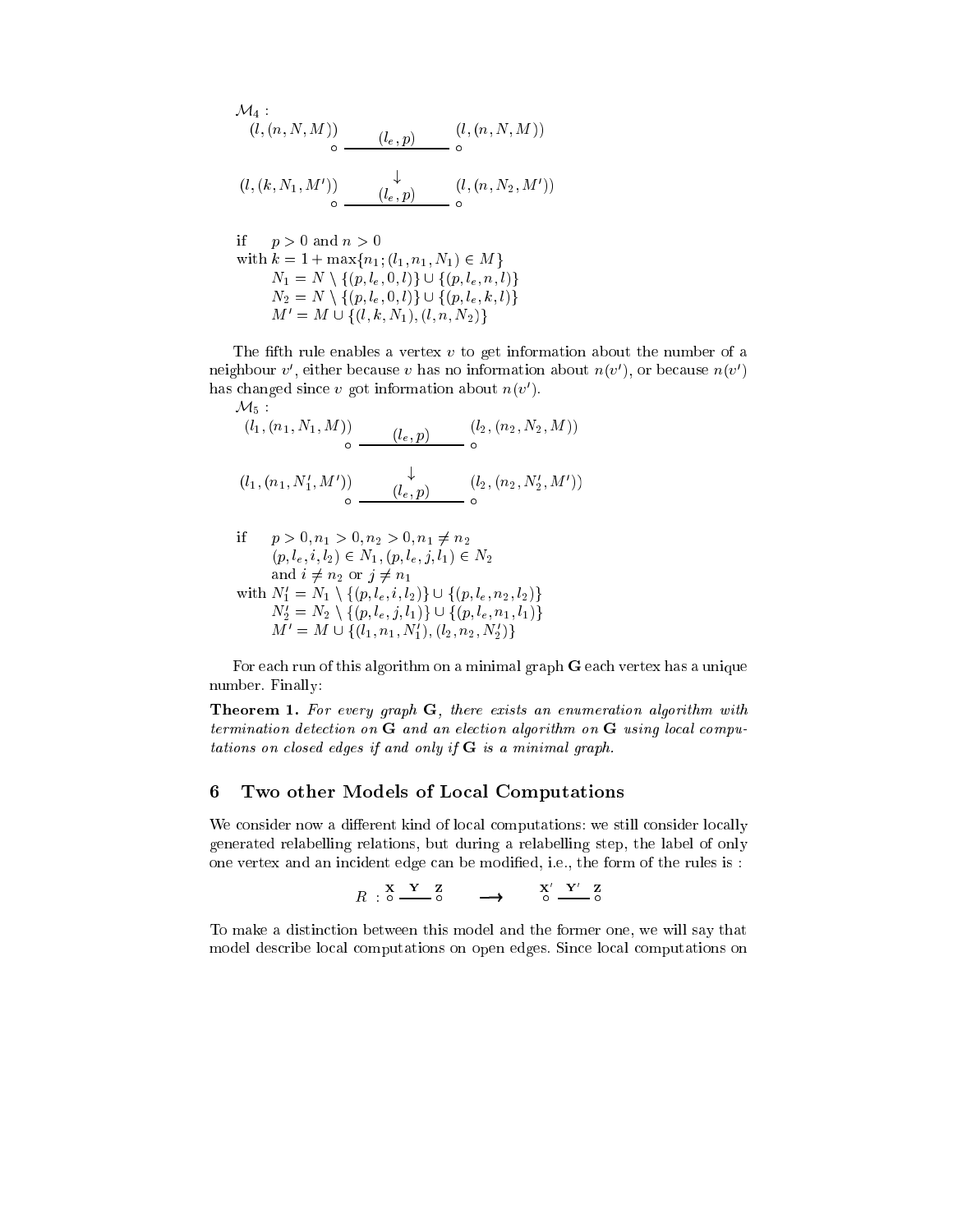open edges are also lo
al omputations on losed edges, ea
h algorithm using lo
al omputations on open edges is also an algorithm using lo
al omputations on losed edges. We wonder if the power of omputation of this new model is weaker or is the same as the precedent one. In fact, by a non trivial proof we have:

Proposition 3. Given a problem P and a graph G, there exists an algorithm using lo
al omputations on losed edges on G with termination dete
tion if and only if there exists an algorithm using lo
al omputations on open edges that solves P on **G** with termination detection.

We have already given a characterization of graphs in which we can solve the ele
tion problem and the enumeration problem with termination dete
tion and we can therefore give the following corollary:

Corollary 1. For every graph G, there exists an enumeration algorithm with termination algorithm on algorithm on G and algorithm on G and algorithm on G using local algorithm tations on open edges if and only if G is <sup>a</sup> minimal graph.

We now consider a model of local computations such that at each computation step, a vertex looks at the labels of its neighbours and its in
ident edges and modify its label and the labels of its incident edges. We say that at each step a star graph is relabelled and we talk about lo
al omputations on open star graphs. The relabelling rule are therefore triples  $(S, \lambda, \lambda')$  such that S is a star graph whose center is a node  $v_0$  and  $\lambda$ ,  $\lambda'$  are two labellings of S such that for every node  $v \in V(G) \setminus \{v_0\}, \lambda(v) = \lambda'(v)$ .

Theorem 2. For every graph G, there exists an enumeration algorithm with termination on G and all the G and all the Contracts and all the contracts of the contracts of the contracts o tations on open star graphs if and only if G is <sup>a</sup> minimal graph.

#### $\overline{7}$ 7 Is it Important to Have Labels on Edges ?

The power of the model of Mazurkiewicz does not change if we consider edges with or without labels.

In our models, we have considered labelled graphs such that the edges can have labels and this property has been used to describe the different algorithms we present. We wonder if the results remain true when we onsider models where the edges annot be labelled. We will present a minimal graph in whi
h we annot find an election algorithm using local computations on closed edges when the edges are not labelled and another minimal graph in whi
h there does not exist any ele
tion algorithm using lo
al omputations on open star graphs if the edges annot be labelled.

#### Lo
al Computations on Closed Edges.

Consider the graph G described in Figure 3 which is a minimal graph and therefore we can solve the election problem with local computations on closed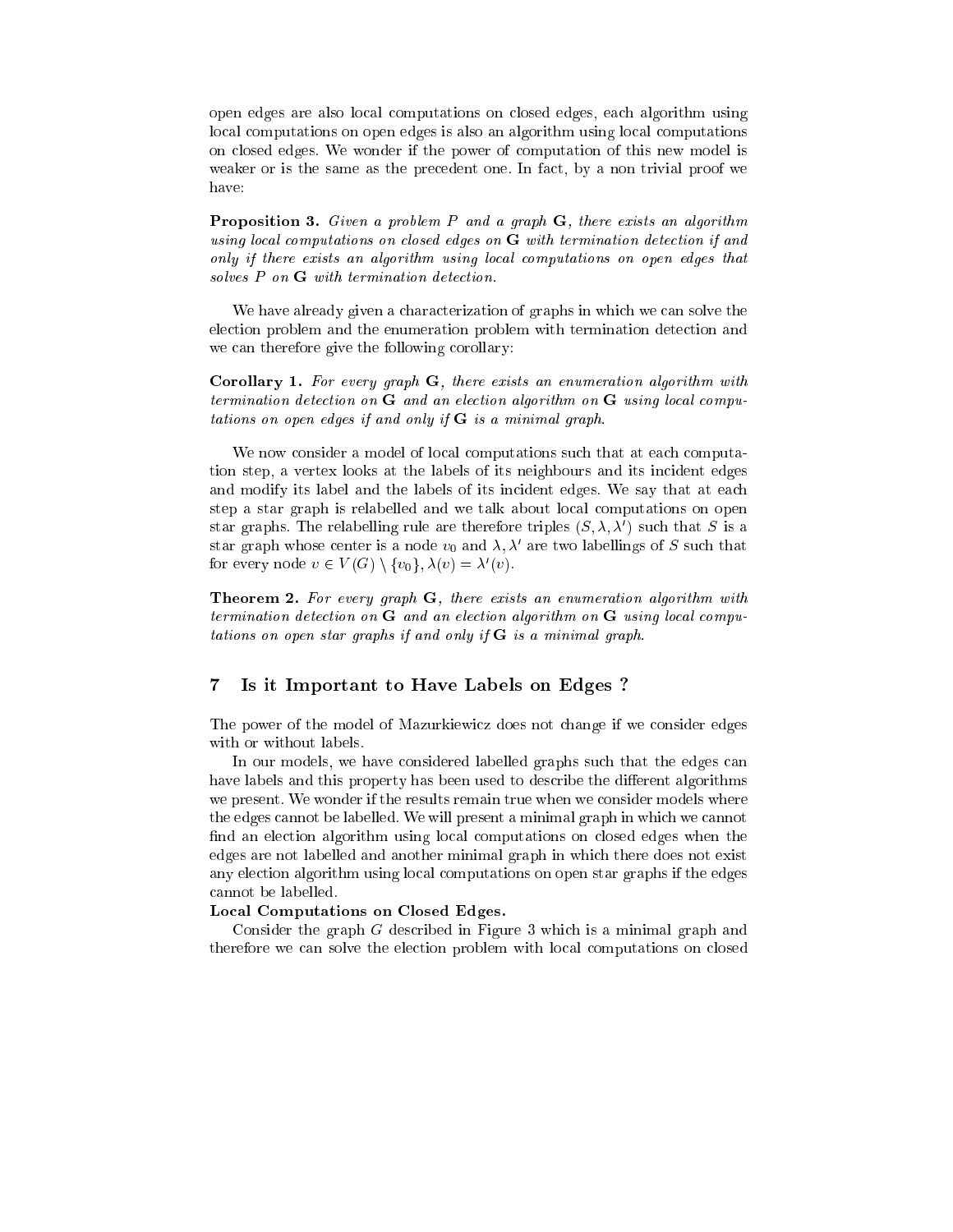| $v_1$ |                                                                                               | $v_2$ $v_3$ | $v_{\rm A}$ | G |
|-------|-----------------------------------------------------------------------------------------------|-------------|-------------|---|
|       | $\bullet\hspace{0.1cm}\bullet\hspace{0.1cm}\bullet\hspace{0.1cm}\bullet\hspace{0.1cm}\bullet$ |             |             |   |
|       | $A$ $B$ $A$ $B$                                                                               |             |             |   |

Fig. 3. A graph in whi
h we annot nd an ele
tion algorithm using lo
al omputations on losed edges without labelling edges.



Fig. 4. Appli
ation of a relabelling rule

edges. Consider a noetherian relabelling relation  $\mathcal R$  associated to an algorithm involving local computations on closed edges such that there is not any rule that labels the edges.

We prove by induction that there exist an execution of  $R$  such that the vertices  $v_1$  and  $v_3$  (resp.  $v_2$  and  $v_4$ ) have the same labels. Initially, the result is true and if at a step  $i + 1$ , a rule R is applied, this rule has the following form:

$$
R \stackrel{\mathbf{A}}{\circ} \stackrel{\mathbf{B}}{\circ} \stackrel{\mathbf{B}}{\circ} \longrightarrow \stackrel{\mathbf{A}'}{\circ} \stackrel{\mathbf{B}'}{\circ} \longrightarrow
$$

As described in Figure 4, the rule R can be applied to the nodes  $v_1$  and  $v_2$  and then to the nodes  $v_3$  and  $v_4$ : the property holds.

### Lo
al Computations on Open Star Graphs.

Consider the graph  $G$  described in Figure 5 which is a minimal graph and for which there exists an election algorithm using local computations on open star graphs. Suppose now that we can find an enumeration algorithm  $A$  using local omputations on open star graphs su
h that the rules involved do not label the edges, i.e., the only label that hanges in a relabelling step is the label of the enter of the star graph involved.

Each time a rule is applied to  $v_1$  or  $v_2$ , the same rule can also be applied to the other one and each time a rule is applied to  $v_3$ ,  $v_4$  or  $v_5$ , the same rule can be applied to the other ones. Therefore, we can find an execution of  $A$  such that the vertices  $v_1$  and  $v_2$  (resp.  $v_3, v_4$  and  $v_5$ ) have the same labels and consequently, we cannot find an election algorithm on  $G$ .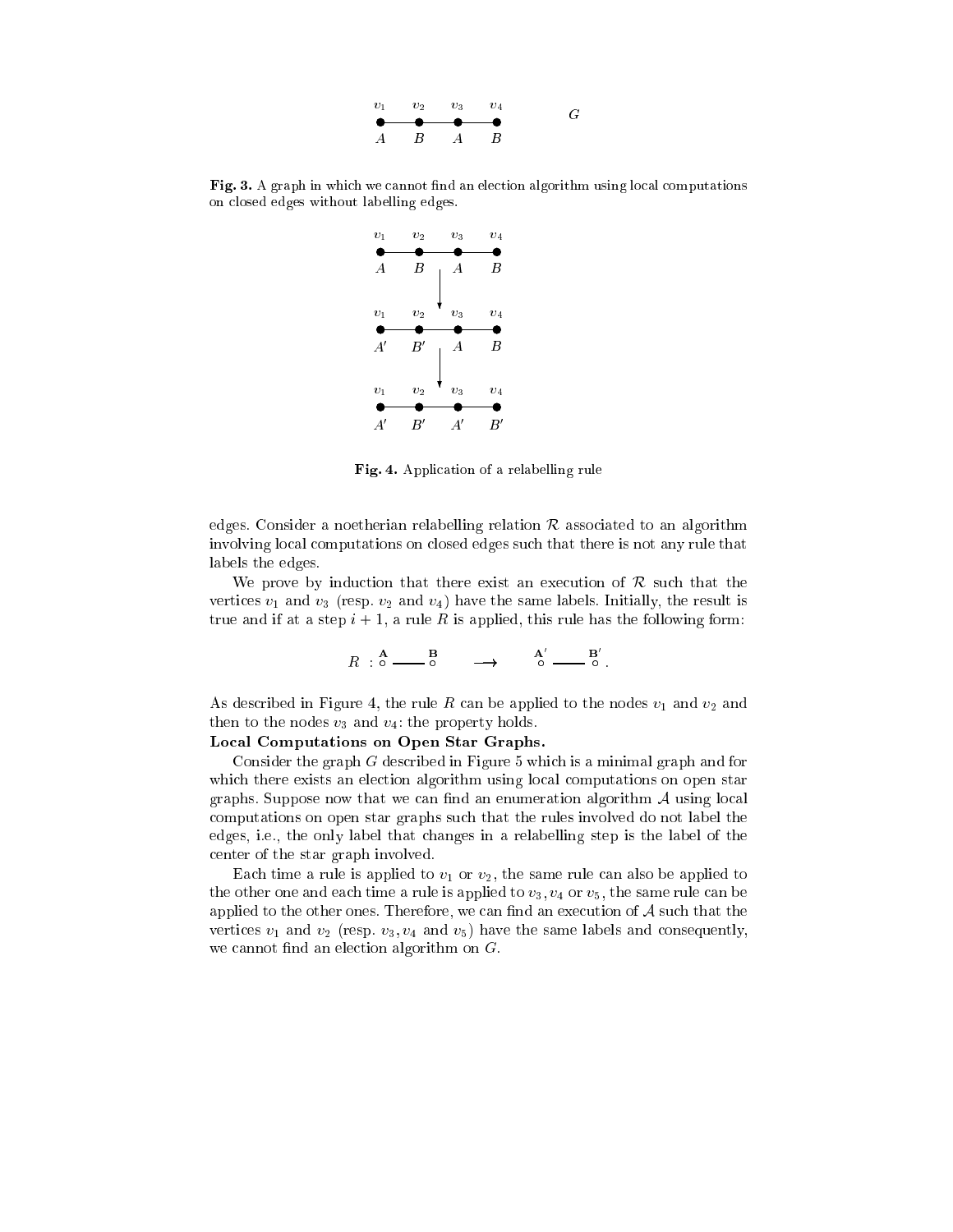

- A computation and annot algorithm using local computations are computed and algorithm using an electronic on open star graphs without labelling edges.

# Referen
es

- 1. D. Angluin. Local and global properties in networks of processors. In Proceedings of the 12th Symposium on Theory of Computing, pages  $82-93$ , 1980.
- 2. H. Attiya and J. Wel
h. Distributed omputing: fundamentals, simulations, and advan
ed topi
s. M
Graw-Hill, 1998.
- 3. P. Boldi, B. Codenotti, P. Gemmell, S. Shammah, J. Simon, and S. Vigna. Symmetry breaking in anonymous networks: Characterizations. In Proc. 4th Israeli Symposium on Theory of Computing and Systems, pages 16-26. IEEE Press, 1996.
- 4. P. Boldi and S. Vigna. Computing anonymously with arbitrary knowledge. In Proceedings of the 18th ACM Symposium on principles of distributed computing. pages 181-188. ACM Press, 1999.
- 5. P. Boldi and S. Vigna. An effective characterization of computability in anonymous networks. In Jennifer L. Wel
h, editor, Distributed Computing. 15th International Conference, DISC 2001, volume 2180 of Lecture Notes in Computer Science, pages 33{47. Springer-Verlag, 2001.
- 6. P. Boldi and S. Vigna. Fibrations of graphs. Discrete Math., 243:21-66, 2002.
- 7. E. Godard and Y. Metivier. A hara
terization of families of graphs in whi
h election is possible (ext. abstract). In M. Nielsen and U. Engberg, editors, Proc. of Foundations of Software Science and Computation Structures, FOSSACS'02. number 2303 in LNCS, pages 159-171. Springer-Verlag, 2002.
- 8. E. Godard, Y. Metivier, and A. Mus
holl. Chara
terization of Classes of Graphs Recognizable by Local Computations. Theory of Computing Systems. to appear.
- 9. E. Godard, Y. Métivier, and G. Tel. Election, termination and graph cartography. in preparation.
- 10. G. LeLann. Distributed systems: Towards a formal approa
h. In B. Gil
hrist, editor, Information processing'77, pages 155-160. North-Holland, 1977.
- 11. L. Lamport and N. Lynch. Distributed computing: models and methods. Handbook of theoretical computer science, B:1157-1199, 1990.
- 12. N. A. Lyn
h. Distributed algorithms. Morgan Kaufman, 1996.
- 13. W. S. Massey. A basic course in algebraic topology. Springer-Verlag, 1991. Graduate texts in mathemati
s.